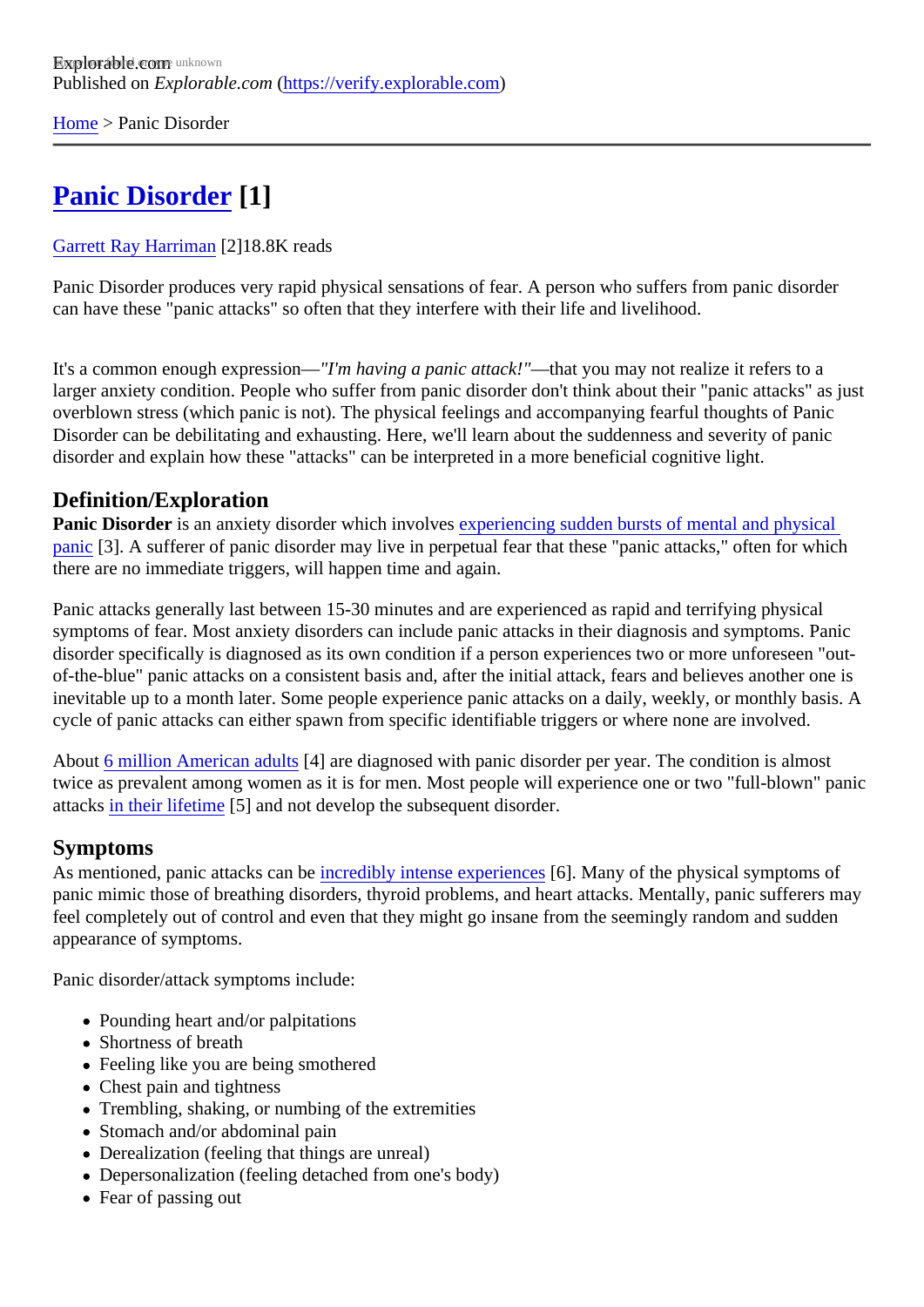- Fear of going crazy
- Fear of dying

This list of mental and physical symptoms certainly sounds extreme. The important thing to remember, however, is that the symptoms of panic, though exaggerated fear responses and thought hey happen in a moment's notice are neither dangerous nor deadly In the moment and without regular methods of treatment (sebere[7]), people with panic disorder may feel embarrassed or ashamed of these events and start to isolate themselves from people or situations they believe to be the "cause" of their panic.

Empirically at this time, the cause of panic is unknown, though it can be tied to very specific panic-inducing situations and seems to be linked to family members. Oftentimes, a person experiences their first panic attack in response to an obvious life event or stressor. Other times a "connection" is made between the feelings of panic and certain scenarios. A persono with the false connections between cause and effect regarding panic attacks in a desperate effort to peg its cause and thus eliminate its influence.

Unfortunately, by responding negatively to a "random" attack and seeking scapegoats, they establish a cy of bringing about subsequent panic. Some of the best coping methods for Panic Disorder involve learning how to accept the short-lived but intense feelings they branged fulness practicer and [Cogntive-](https://explorable.com/cognitive-behavioral-therapy-cbt)[Behavioral Therap](https://explorable.com/cognitive-behavioral-therapy-cbt)<sub>10</sub>] techniques help millions of people rewire their thoughts about panic.

Furthermorethe psychological fallout of recurrent pand [1] is mentally taxing. The experiences are very draining and cause mental and bodily fatigue. People may become demoralized by the seeming arbitrariness of panic's sudden dramatic entrance. In their frenzied search for a cause, people inadvertently reinforce the idea that these attacks are dangerous and should be avoided.

The good news is no "cause" need be found to treat panic disorder. What is most important is retraining yourself to realize that these symptoms are short-lived and can be endured and embraced. The more you think and react without enhancing your fear response, the more readily your body will register symptoms of panic as minor annoyances. Remember also that though panic attacks are discomforting and disconcerting, they are not life-threatening.

## Myths & Agoraphobia

Sometimes, a person may lack the knowledge or support system they need to learn that panic attacks are dangerous, that situation shouldn't be avoided, and that the attacks themselves always end. A person with panic disordemay come to restrict their lives 1] and behaviors to such an extent that they rarely leave their own house. 1 in 3 people with panic disorder experience this string of isolationist behavior. They may feel that they can no longer go places or do things they used to do because an "attack" might happen. The may surrender independent tasks (going shopping, doing chores) unless a trusted loved one accompanies them.

This extension of panic disorder is callego aphobia and can be avoided if proper intervention and behavioral techniques are learned. When panic disorder reaches this level, there is also an increased risk self-medicating (using alcohol or drugs) or developing other anxiety/depressive disorders, which will all have to be treated separately.

There are also many myths people with and without panic disorder or agoraphobia believe about their condition. Let's dispel some of them right now (you can find some diberted 21):

- Panic and anxiety/stress are not the same thing
- You cannot pass out or die from a panic attack
- Avoiding places/people/events is not the way to manage panic disorder; it only reinforces that "something is wrong"